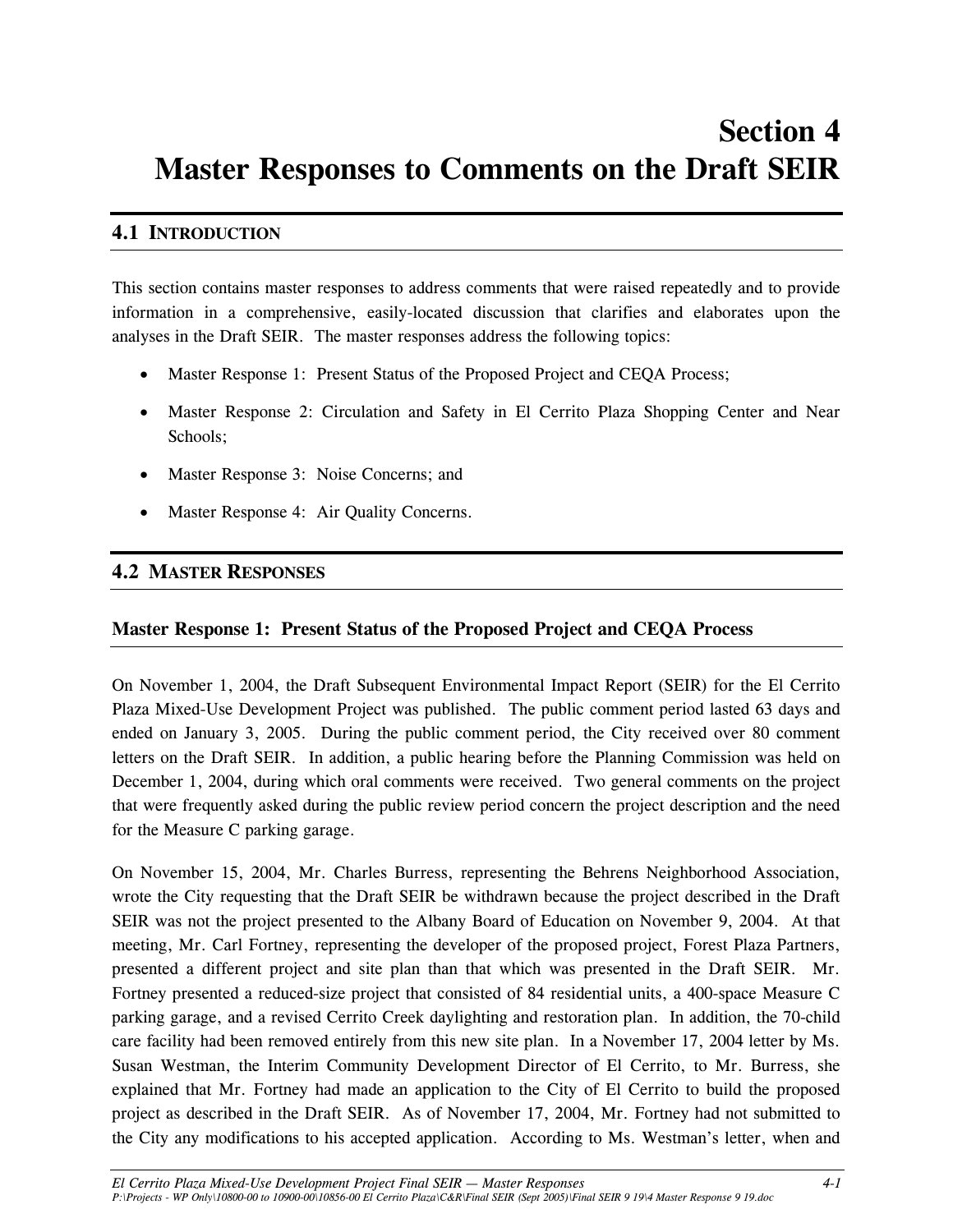if Mr. Fortney submits modified plans to the City, it would be the City's responsibility to review the new submittal to determine if additional environmental analysis were required. Comments from the public on the Draft SEIR should address the proposed project as presented in the draft report. In addition, she explained that the developer is free to meet with citizens and groups to present different ideas about the project and that the City has no authority to regulate what a developer says or shows about his project when meeting with them.

Another frequently raised concern was the public's feeling that the Measure C parking garage was not necessary. It was noted that the El Cerrito Plaza BART parking lot was not exceeding expected capacity and that the Measure C parking garage would not likely be used by BART patrons because of its distance from the BART station and because users would pay a charge to park in the garage. On March 7, 2005, the El Cerrito City Council decided to follow the West Contra Costa Transportation Advisory Committee's recommendation to use Measure C funds (a 1998 voter-approved half-cent sale tax) for other projects in Richmond, Hercules, and El Cerrito – Del Norte. This decision eliminated the Measure C parking garage component from the proposed project. Subsequently, the City of El Cerrito Community Development Department and Redevelopment Agency received revised plans for the project site from the project applicant, which proposed the Residential Only Project of 128 residential units, 158 parking spaces for residents and guests, and a revised daylighting and restoration plan for Cerrito Creek.

Several commentors raised concerns that the project described in the Draft SEIR was not the project that the project sponsor actually intended to build. Specifically, members of the community reacted to a presentation made by a representative of the project sponsor showing both the BART garage and residential project as reduced in size. It is not uncommon for a project proponent to suggest modifications to a proposed project during the CEQA review process, particularly where members of the community voice concerns over the project as happened here. CEQA encourages such modifications. In fact, as some courts have noted, "The CEQA reporting process is not designed to freeze the ultimate proposal in the precise mold of the initial project; indeed, new and unforeseen insights may emerge during investigation, evoking revision of the original proposal."<sup>1</sup>

# **Master Response 2: Circulation and Safety in El Cerrito Plaza Shopping Center and Near Schools**

## **Traffic Impacts**

As currently proposed, the project (i.e., the Residential Only Alternative) would generate 67 am and 78 pm peak hour trips (the peak hour occurs in the morning between 7:00 am and 9:00 am, and in the afternoon between 4:00 pm and 6:00 pm). These trips would be divided between inbound and outbound traffic and could be expected to occur throughout the peak hour. As a result, the Residential Only Alternative is estimated to generate one additional trip per minute at the project site itself and less

<sup>1</sup> *Kings County Farm Bureau* v. *County of Solano* (1990) 221 Cal.App.3d 692.

*El Cerrito Plaza Mixed-Use Development Project Final SEIR — Master Responses 4-2 P:\Projects - WP Only\10800-00 to 10900-00\10856-00 El Cerrito Plaza\C&R\Final SEIR (Sept 2005)\Final SEIR 9 19\4 Master Response 9 19.doc*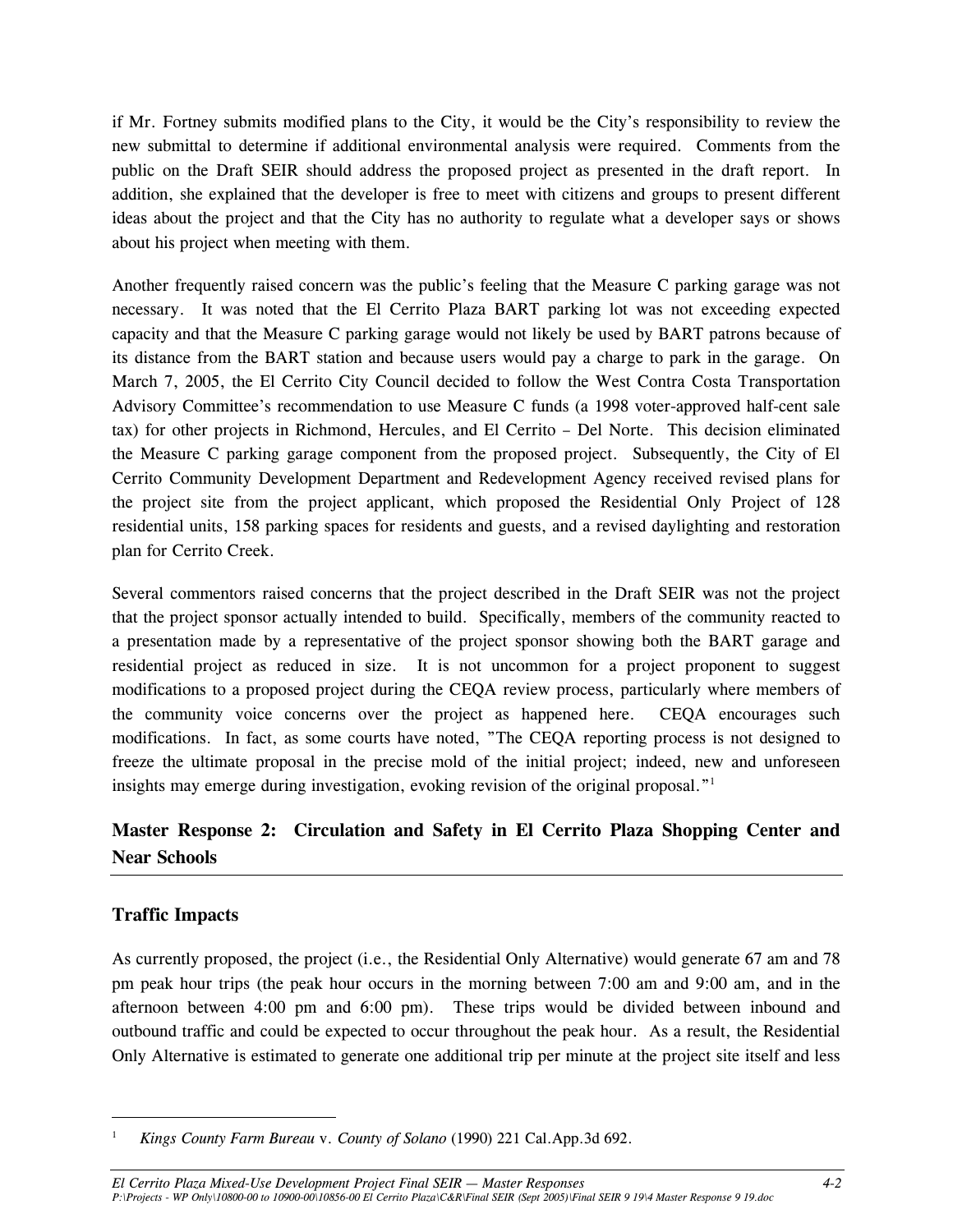than one trip per minute at the intersection of Evelyn Avenue and Brighton Avenue and at Talbot Avenue and Brighton Avenue (because the inbound and outbound trips would be divided between these two one way streets). At other study locations and throughout the area, the traffic would be less concentrated and thus result in lesser impacts.

These trip generation assumptions are conservative. The trip generation rate used for the Residential Only Alternative is the same rate used for suburban development with no access to transit. Although there is evidence, cited in the report, that persons residing within a quarter mile of transit use transit for as much as 30 percent of their commute trips, no discount has been applied to the trip generation in this analysis. As a result, the projection of project-related trips is conservative (i.e., are greater) with respect to peak hour and daily traffic impacts.

During other periods, such as weekends or, for example, afternoon school pick up, the amount of project-generated traffic would be even less than that during the peak period. In the vicinity of the nearest schools, the project would be expected to generate less than one vehicle every three or four minutes. This amount of traffic is negligible with respect to circulation impacts, including pedestrian or bicycle impacts. It should be noted that the traffic analysis in the Draft SEIR focuses on the "peak hour;" that is, that period of the day when the project and the majority of surrounding uses generate the greatest number of trips. This peak period is different than the peak hour for school traffic, so that the peak hour traffic from residential development at the project site would not appreciably affect vehicular, pedestrian, or bicycle traffic around the schools.

Under the Residential Only Alternative, 65 percent of the project traffic would be expected to travel to and from the project on Albany streets. Roughly 25 percent would be expected to travel through the El Cerrito Plaza to between the project site and the intersection of Carlson/San Pablo and the Plaza driveway. Less than 10 percent of the project traffic would be expected to travel directly between the site and the intersection of Liberty Avenue and Fairmont Avenue. This distribution represents roughly one vehicle every 8 to 10 minutes that might travel behind Albertson's and past Starbucks. Given this small amount of traffic, conflicts between project-related traffic and trucks or between project-related traffic and pedestrians would not reach a level of significance. In general, regardless of the existing conditions on site, the level of traffic from the Residential Only Alternative would not cause significant impacts to on-site circulation.

South of the Plaza, several commentors incorrectly assumed that all of the project traffic projected for Talbot or Evelyn Avenues should add up to the traffic projected for Brighton just east of San Pablo, where the additive effect of project traffic on Brighton is greatest. In fact, some project trips would continue south of Brighton, while others travel east towards Ashbury. Under the Residential Only Alternative, 350 vehicles would travel on Brighton to/from San Pablo, roughly 220 on Brighton towards Ashbury, and roughly 20 south of Brighton. The distributions of AM, PM, and daily trips differ, so that comparisons of the traffic assignment between peak hour and daily estimates are not meaningful.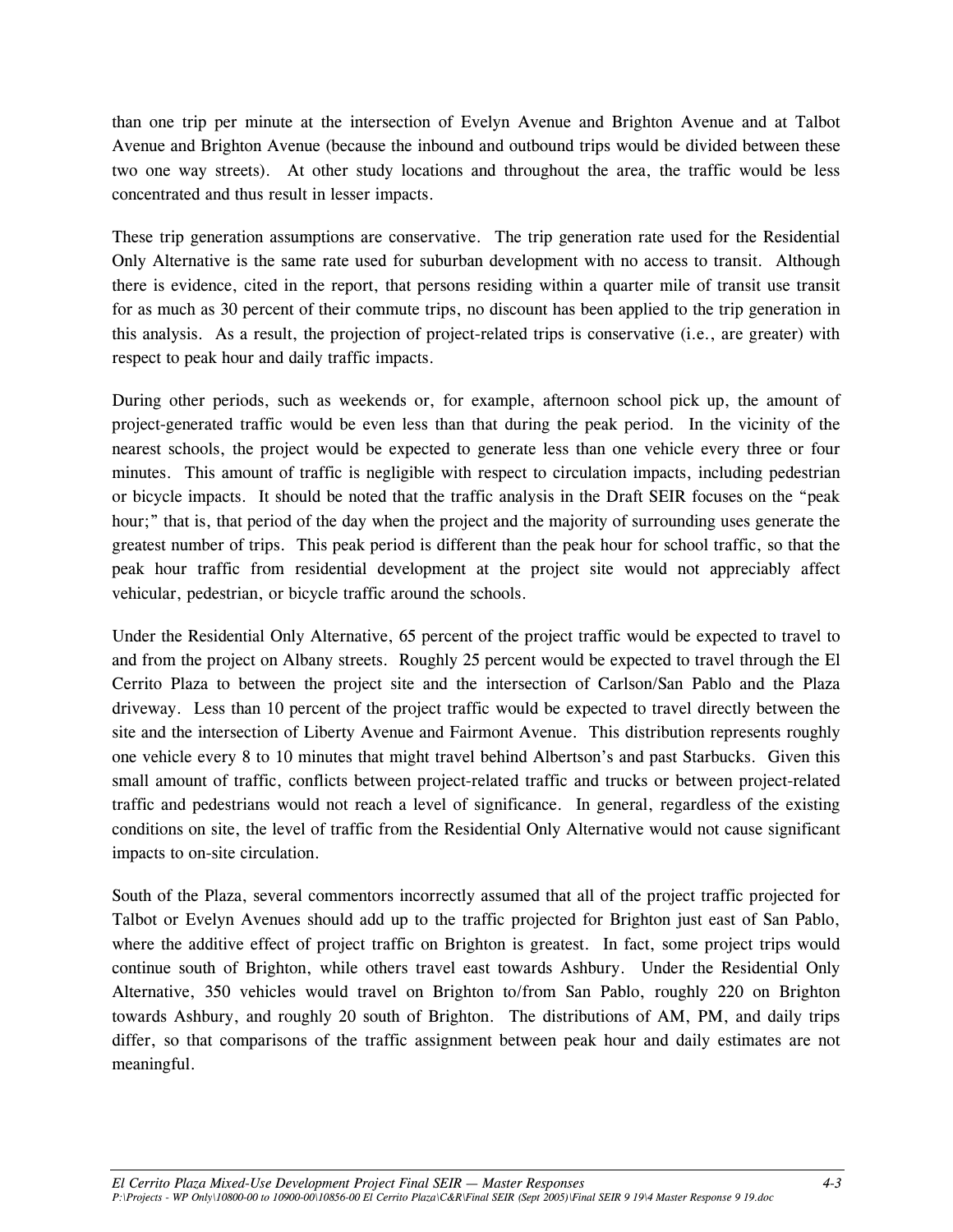#### **Parking Impacts**

Before discussing parking supply and demand, it is important to clarify what constitutes a "parking impact." A shortfall in parking is certainly a planning issue, but it is not necessarily a significant impact, as defined in CEQA. Under CEQA, a significant impact occurs when there is a substantial change to the physical environment. Court decisions have specifically addressed whether parking shortfalls constitute a significant harm to the environment. The Court in *San Franciscans Upholding the Downtown Plan* v. *City and County of San Francisco* explained that the social inconvenience of having to hunt for scarce parking spaces is not an environmental impact; the secondary effect of scarce parking on traffic and air quality is. In addition, many planning professionals opine that an abundance of parking harms the environment by promoting driving. On the other hand, the failure to comply with established City policies can be considered an environmental impact according to CEQA and that standard has been applied in the Draft SEIR.

Under the Residential Only Alternative, the project would include 158 parking spaces. The proposal includes 55 single bedroom facilities and 73 two bedroom and townhouse units. Under City of El Cerrito zoning requirements, this development program would require 201 spaces. The Residential Only Alternative would, therefore, result in a shortfall of 43 spaces. As indicated in the Draft SEIR, this parking supply deficit constitutes a significant impact.

The impact is not the shortfall itself rather the failure of the project to meet established City policy. The City by making findings waiving its zoning requirements as part of its Incentives Program would mitigate this impact. If the City were unwilling or unable to make such findings, then the impact would be unmitigated. This result is appropriate because the Incentives Program recognizes that, under circumstances such as those of the Residential Only Alternative, both car ownership and vehicle use is reduced. The purpose of the SEIR analysis is not to justify this pre-existing policy of the City of El Cerrito but to identify it as a relevant factor in assessing parking impacts.

For practical purposes, it is apparent that typically there would be abundant parking at the Plaza to address whatever shortfall may result from the proposed project. The distribution of that parking activity may be such that residents and other Plaza users may be somewhat displaced from their preferred parking places but that does not constitute an environmental impact.

Despite considerable use of the Plaza parking lot by BART users and others, there is no documented evidence of an existing parking shortfall related to BART users or a Plaza-wide parking shortfall at any period. A parking study of the Plaza by George Nickerson shows a 90 percent parking utilization at the time the parking survey was performed in the early 2000s. There is no empirical reason to believe that the parking demand observed in that study was lower because the Plaza was new or that it is unrepresentative due to any other special circumstances. The information from the Nickerson study is appropriate for use in the SEIR analysis to establish baseline parking conditions.

The above notwithstanding, there may be times when the parking demand available at the Plaza may exceed supply and that this condition may occur with or without the project. However, parking impact analysis is conducted to identify parking conditions under typical conditions. It is not standard practice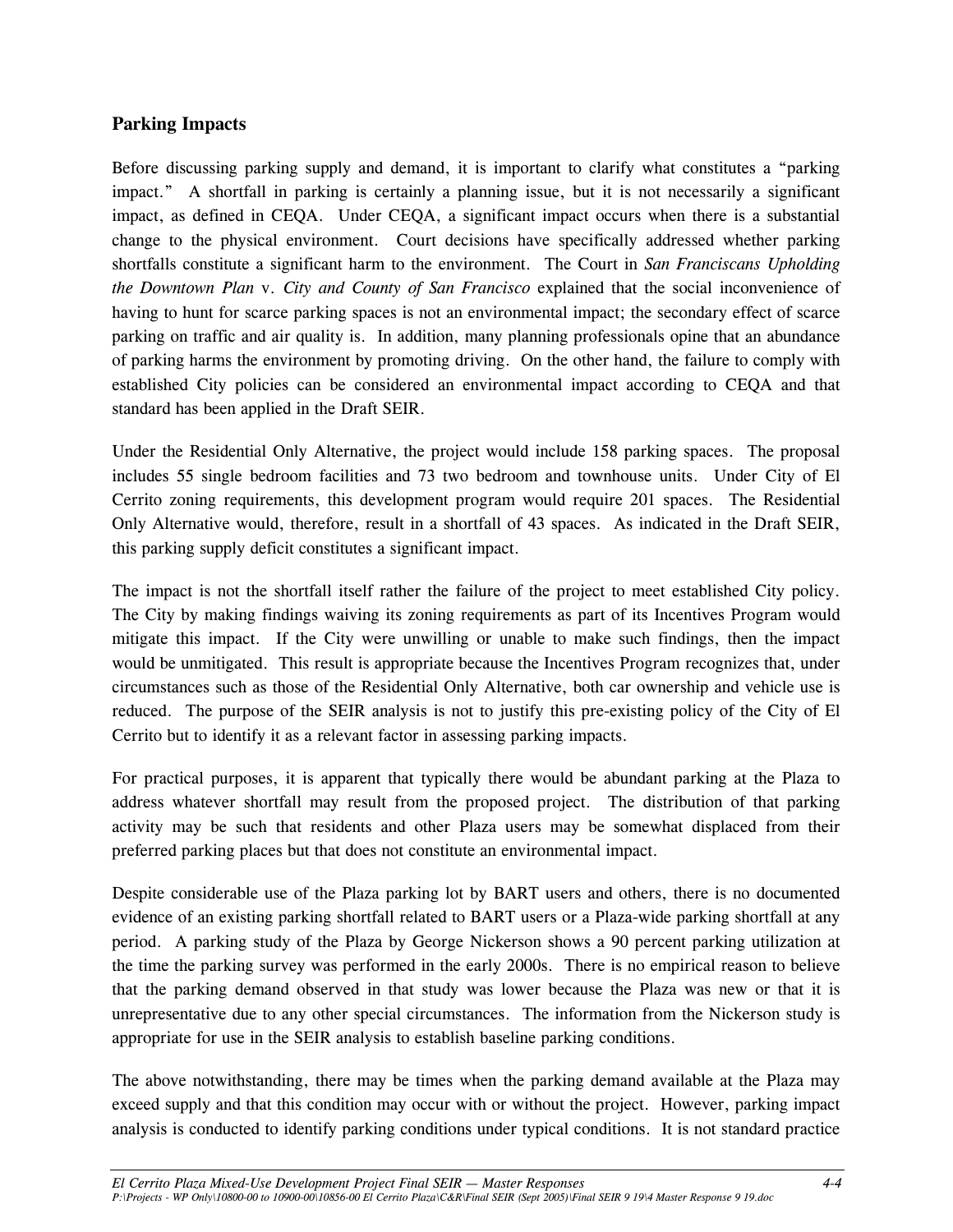among transportation professionals to design parking facilities to meet annual peak conditions. For commercial uses, the standard rule is to ensure that parking supply exists to serve the 20th busiest hour of operation ("Parking Requirements for Shopping Centers," The Dimensions of Parking, Urban Land Institute). This standard typically is adequate to serve 80 to 90 percent of the demand during the peak parking demand of a given year.

In the United States, it is generally accepted as impossible to fully serve peak shopping days, such as the start and end of the Christmas season, so this standard is never used to judge the adequacy of a parking facility. During the normal weekday arrival times for residents, the Plaza has a surplus of parking. It is not likely that residents would need to find parking spaces on Saturday afternoon, as most cars would be parked in their overnight spaces. The impact, if any, would be a shift in the parking of the shopping center itself and even at 90 percent occupancy, the available spaces within the Plaza would be sufficient to offset the parking from the Residential Only Alternative with sufficient space to allow shopping center patrons to avoid using the Albany streets, which are further from their destinations than the on-site parking.

Parking that now occurs at the project site is not a part of the designated parking supply for the Plaza. The project site has been identified for development since the Plaza renovation was proposed and the use of that space for unofficial parking should not infringe on the development of the site.

#### **TIRE Index**

The TIRE index is a tool that can shed some light on the effect of traffic volumes on residential environments. The TIRE index measures the proportion of the increase in daily traffic volumes that result from a proposed project. The notion of proportionality is essential because the impact being addressed is not sensitive to some fixed level of capacity; the effect of capacity is covered by LOS analysis. Instead the use of the TIRE index is an effort to understand how a project may change people's perceptions of traffic. The criteria used to determine if there is an impact is stated in the Draft SEIR and is consistent with the 1997 EIR for the Plaza Redevelopment Project; namely, an increase in the TIRE index of 0.1 or greater.

In general terms, where existing traffic is low and the contribution of new traffic is proportionally high, there is more likely to be an impact. This is because people's perceptions of the change are likely to be noticeable and to create unsafe conditions along the street. Conversely, where existing traffic is high and the new traffic is proportionately low, there is less likely to be an impact. This is because residents will not perceive much of a change in the environment. Consequently, where traffic counts are low, a project is more likely to register an impact on the TIRE index; whereas, where traffic counts are high, a project is less likely to show an impact.

Qualitative measures of traffic volumes, such as "high," "very high" or "severe," are informative, but are not indicative of a project impact, because there is no distinction between existing conditions and the project's contribution to a change in perception. If people feel the traffic level is "high" under existing conditions, they will still feel that traffic is high after project implementation, but they will not perceive any effect due to the project. To illustrate this concept, using Brighton Avenue as an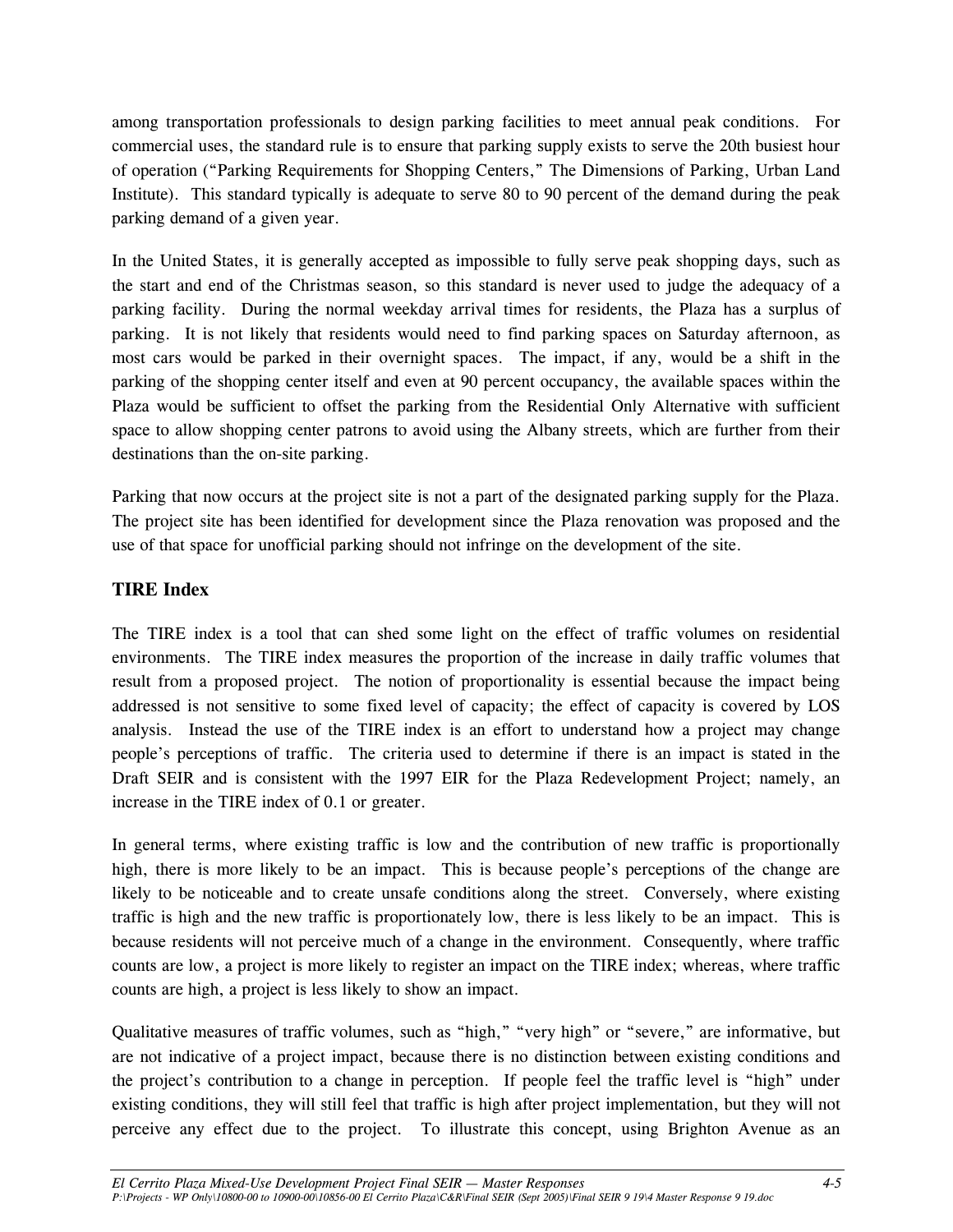example, if the project traffic were somehow prevented from using this street and the residents were not informed of the change; they would, according to the TIRE index, not be able to tell the difference.

The project as currently proposed does not trigger any impacts based on the TIRE index and mitigation is not required.

#### **Albany Street Closures**

The streets identified for possible closure by the City of Albany have provided access to this commercial site for decades. During times when the Plaza was economically vital, it is likely that traffic volumes on these streets were likely to be relatively higher; whereas during times when the Plaza was economically stagnant, the volumes have probably been relatively lower. Continued use of the Albany streets for access to the project site would not represent a change in any long-standing condition; however, the closure of these streets would represent such a change. This closure would itself be a 'project' under CEQA and thus require environmental review. A proposal for street closures is a policy option available to the City of Albany and neither a part of the Residential Only Alternative or an impact of the project. If the City of Albany decides to close the streets between the Plaza and Brighton, it is the responsibility of the City of the City of Albany to provide a detailed environmental analysis of that undertaking.

The Draft SEIR contains an analysis of a scenario where the streets south of the Plaza in Albany have been closed. Project-generated impacts as a result of street closure are identified beginning on page 3.4-40 of the Draft SEIR. Appropriate mitigation measures are also noted to address significant impacts from this proposal. Given that these impacts would result from a street closure that is proposed or approved as part of the project sponsor's application, these impacts are not impacts of the proposed project, except perhaps when cumulatively considered. To the degree that that measure affects the traffic impacts of the Residential Only Alternative, the analysis provided in the SEIR is adequate.

#### **On-site Congestion**

Under existing conditions, the El Cerrito Plaza Shopping Center experiences a significant amount of traffic in the evenings around peak shopping times. This is a typical condition at successful retail centers including suburban malls and downtown shopping districts. Although the congestion can be a source of frustration, this traffic does not represent a deficient environmental condition unless it affects public streets or unless there is an impact to safety. The El Cerrito Plaza serves thousands of patrons each day, and no information has been provided by commentors to document any substantial traffic safety hazards for pedestrians. From a CEQA perspective, a clear distinction must be made between circulation environments that seem uncomfortable and those that are unsafe. Often traffic calming techniques, such as narrow streets, speed humps, or chicanes require that drivers be uncomfortable precisely so that traffic slows and is safe.

There are no standards for evaluating delay or congestion on private land. Unless the effects of congestion spill onto public streets or occur at public intersections, there are no criteria governing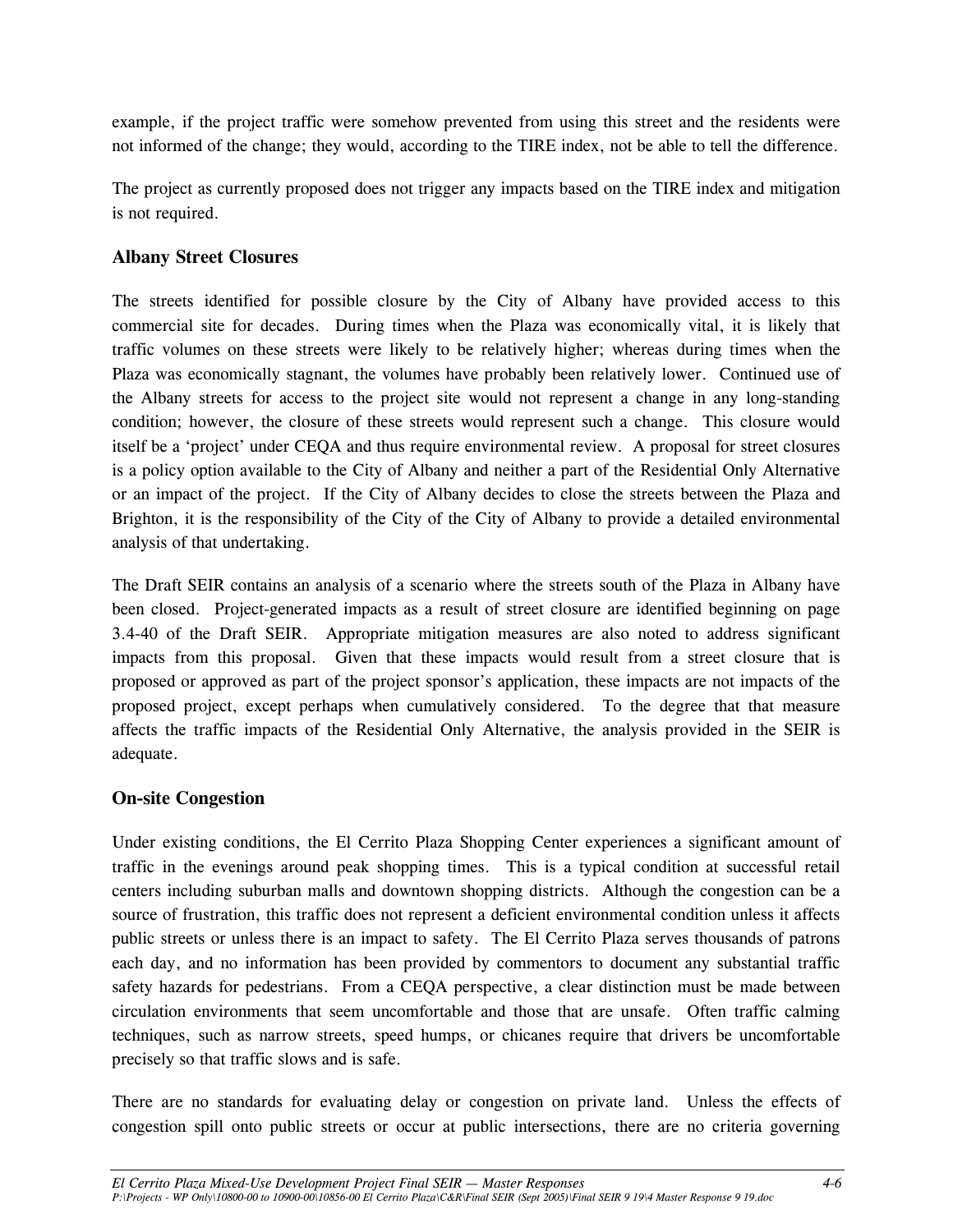significance. Analysis of proposed site circulation patterns is typical as part of a project's environmental review. This analysis was performed for the 1997 EIR for the existing facilities that are part of the El Cerrito Plaza. It is not appropriate to evaluate in detail the traffic operation of existing private rights-of-way, unless changes are being proposed that would affect traffic safety or unless the owner of that property asserts that the project would infringe on his or her rights. Instead, the Draft SEIR focused on impacts on public facilities.

On that subject, the incremental impact of the Residential Only Alternative would be negligible. The total project traffic circulating through the Plaza is estimated to be 28 vehicles in the PM peak hour. By comparison, the background volume of vehicles entering and exiting the Plaza at the intersections of San Pablo Avenue/Carlson Boulevard and Liberty Avenue/Fairmont Avenue is 1,791 vehicles during the PM peak hour. The CCTA applies a 50-trip guideline for analyzing an intersection to determine whether impacts might be significant. Consequently, even if locations of concern within the Plaza were public streets, the project contribution to traffic congestion would not meet the recommended threshold for LOS analysis.

#### **Internal Project Pedestrian Circulation**

The Residential Only Alternative and the Cerritos Creek restoration provide considerable benefits in terms of pedestrian linkages, compared to the existing conditions. The daylighting of the portion adjacent to the residential development completes a pedestrian link from San Pablo Avenue to the Ohlone Greenway. Other pedestrian paths are provided to connect Evelyn Avenue to the Ohlone Greenway and from the Ohlone Greenway to the south side of the El Cerrito Plaza. These improvements contrast with current conditions, where paths are not marked off and pedestrian paths terminate in undifferentiated areas of surface parking.

Around the edges of the project, the residential development is adequately set back from the sidewalk curbs. According to the plan, crosswalks are indicated in locations that allow for adequate lines of sight for pedestrian safety.

Internal to the project, potential vehicular-pedestrian conflicts would be focused at the entrance to the parking near the respective lobby entrances of each building. Entering and existing vehicles at these locations would make 90-degree turns to enter and exit the garages and therefore would move through these areas at low speeds. Decorative pavement as indicated on the plan would establish these areas as shared space between vehicles and pedestrians.

From the southern building (Building 2), however, the lobby exit would lead pedestrians directly into the path of vehicles exiting the garage. This design feature should be addressed by moving the doors, so that they open to the north. A path should extend to the north leading pedestrians across to the path shown along the southern edge of the northern building. From here, pedestrians would have better views off site to the west, and improved lines of sight to both of the garage entrances. While not significant impacts, the City should consider (1) using warning signs to alert drivers that pedestrians are at the garage exits, and (2) ramping the paths that cross the garage entrances to form humps or raised crosswalks.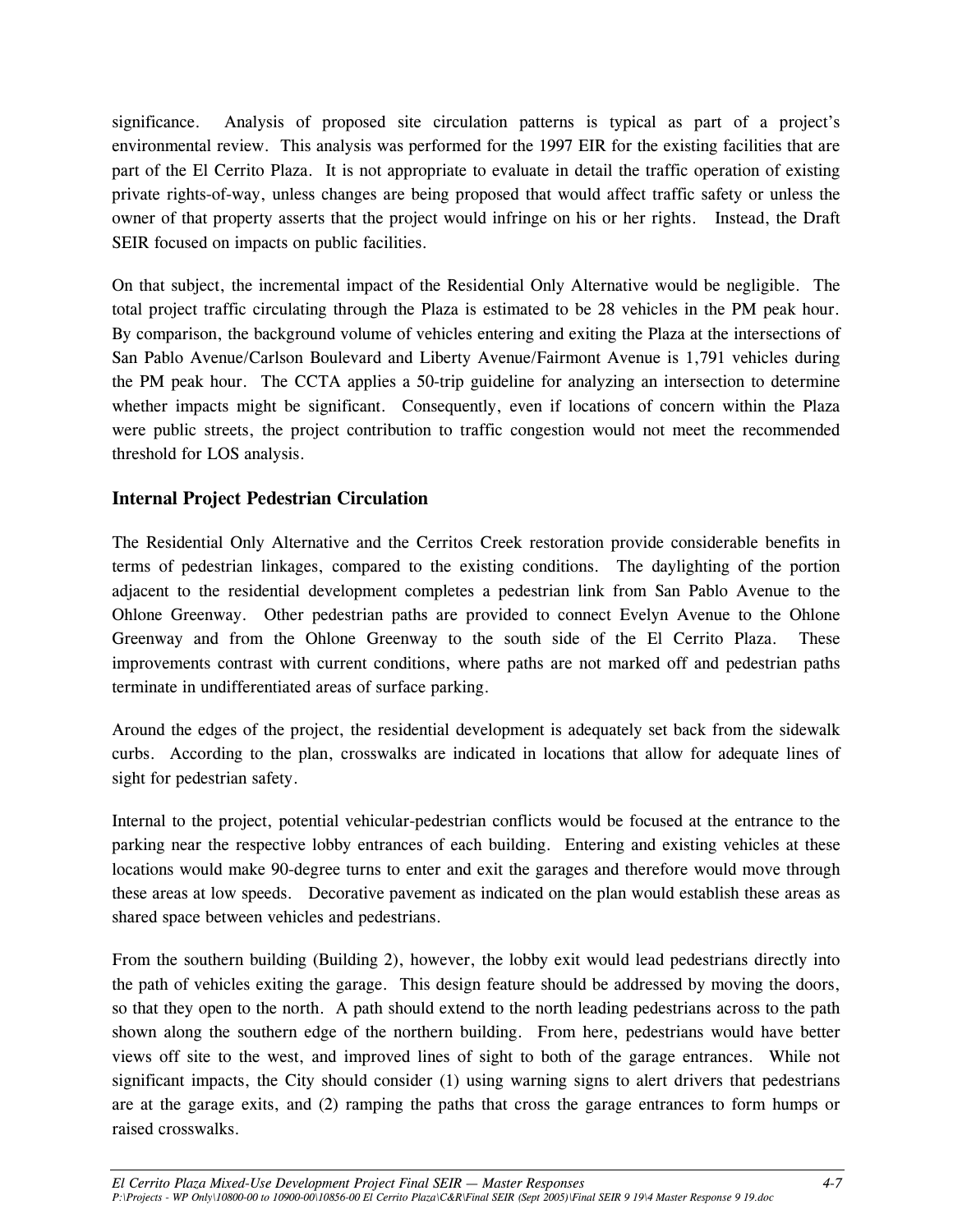#### **Construction Noise**

The construction of the proposed residential building would produce noise similar to the construction of any large residential building, whether it is in Albany or El Cerrito. The construction contractor would be expected to adhere to the guidelines and standards regarding construction noise that are enforced by El Cerrito. These guidelines and standards are expected to be imposed as conditions of project approval and would be included in the Mitigation Monitoring and Reporting Plan for the project. The noise standards as contained in the municipal codes of Albany and El Cerrito for construction are similar except for somewhat different construction hours allowed, most notably on weekends (El Cerrito - 8am to 5pm, and Albany - Saturday: 8am to 6pm and Sunday: 10am to 6pm).

The Draft SEIR provides feasible noise mitigation that would control noise emission with noise reduction devices such as mufflers, erection of temporary plywood walls, up to 15 feet high, along portions of the construction site facing the residences, and minimize the use of impact tools. With these measures, the noise impacts would be less than significant.

There is no evidence that normal construction activities associated with construction of a multi-family residence would have serious impacts on local residents, teachers, students, or Plaza shoppers. The apartment building adjacent to the southeast corner of El Cerrito Plaza was constructed much closer to classrooms at Albany Middle School than the proposed residential building, with apparently no significant impact to school activities.

#### **Reflected Sound from Eastern Building Facade of New Multi-Family Residences**

The Draft SEIR addresses noise impacts that could occur to Cougar Field, Albany Middle School, and residences east of the project site. Specifically, the Draft SEIR reports this impact as being potentially significant (see Impact NO-5 on page 3.5-13) and identifies mitigation options that would result in these impacts being less than significant. Consequently, no follow-up noise monitoring is warranted at Cougar Field, Albany Middle School, or in the residential neighborhood east of the project.

The project would not cause significant noise impact due to reflected BART sound to residences to the south, because the south facade of the new multi-family residential building would be perpendicular to the BART tracks, reflecting very little sound. BART noise reflected from the south and north facades of the proposed multi-family building would result in increases of noise levels less than 1 dBA, because they are perpendicular to the tracks. This could only occur in directions to the southwest and northwest. In directions to the southeast and northeast, there would be virtually no reflected BART sound because of the orientation of the south and north facades.

Any increase in noise level due to reflection of BART noise from the eastern building facade of the Residential Only Alternative would be 2 dBA or less. This is based on analyses involving similar situations with transportation noise from motor vehicles and rail transit reflected from large walls. In the BART situation with the proposed multi-family building, the sound from BART would travel to the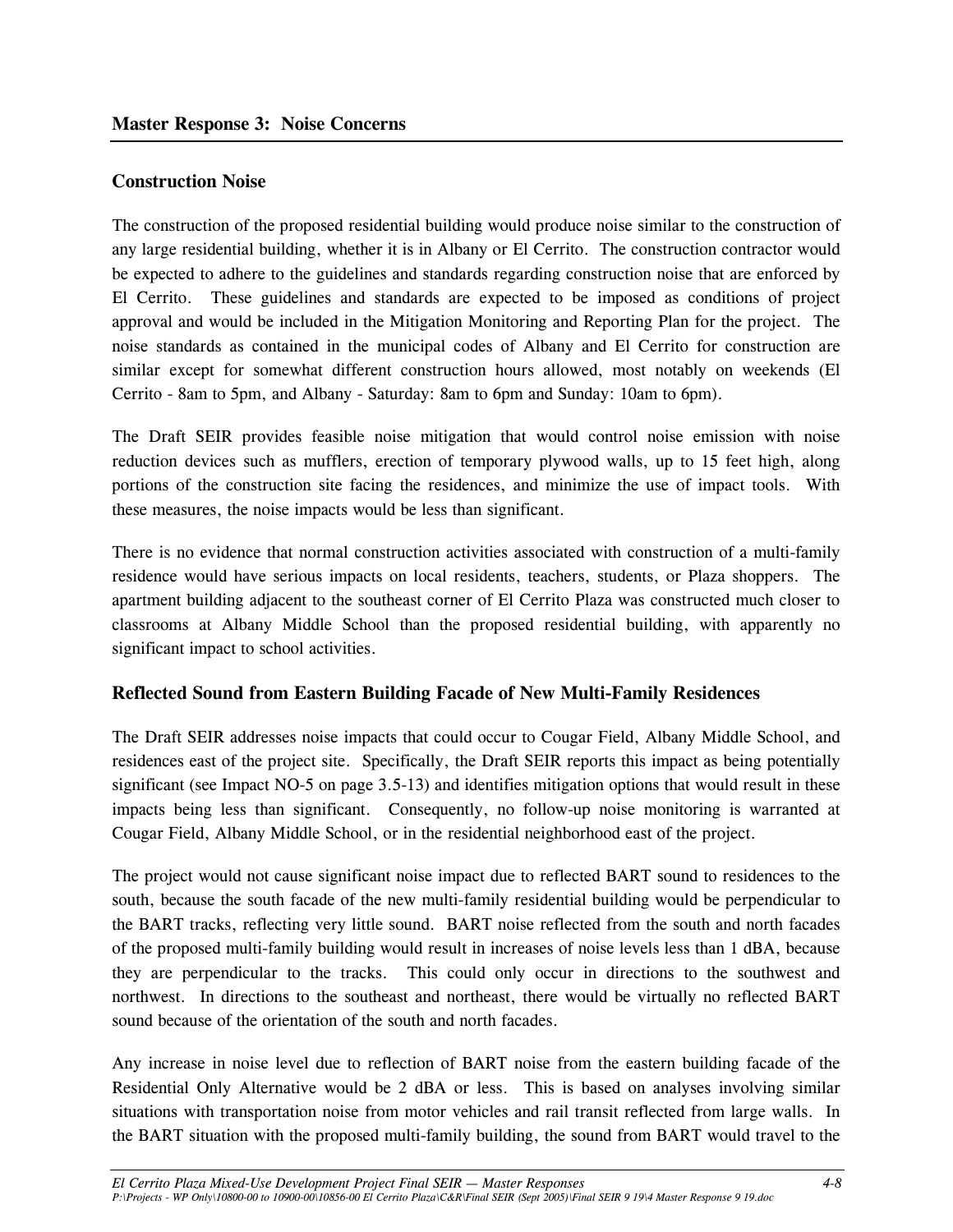building façade and be reflected back. In this process, it is attenuated because of normal "spreading losses" before coming back to where it was emitted. The sound is then attenuated further just as is the direct sound from the trains. Furthermore, both the BART structure and the train itself will provide some shielding of the reflected sound. Hence, a conservative estimate of 2 dBA increase at most is projected for the case with no mitigation.

It should be noted that a difference of 3 dBA is "minimally detectable" (refer to page 3.5-3 of the Draft SEIR). Therefore, any increase in noise for the residences to the east and people using Cougar Field would be barely detectable if not undetectable. With the mitigation options provided, Mitigation Measure NO-5.1 (implement residential architectural design features) or Mitigation Measure NO-5.2 (use sound absorptive treatment on residential walls facing the BART tracks), the increase in BART noise levels due to reflection from the building facade can be adequately controlled to 1 dBA or less.

Sound absorption treatment is used in transportation projects when there are large flat walls. This is done to effectively reduce the reflected sound. An "architectural feature" is a concept used by acousticians to produce "diffusion" and to minimize specular reflection, which normally enhances (increases) sound. Diffusion is used inside concert halls to spread sound in all directions, which is desirable for a closed performance space. For the proposed project, architectural features would scatter the reflected sound from the building façade in a manner so that it does not combine with the direct sound in a significantly adverse way. The primary frequency of the measured BART noise at the levels is 500 Hz, which has a wavelength of about two feet. This is a short wavelength and relatively easy to reflect diffusely with architectural features (steps in façade, breaks in façade, etc.) that are of a similar dimension or larger.

It was noted in the Draft SEIR on page 3.5-6 that BART noise levels were measured to be approximately 4 dBA higher in 2004 than noise levels obtained in a similar measurement in 1997 for the Redevelopment Project Draft EIR. Wayside BART noise levels are affected primarily by two factors: (1) the condition of the rails in the BART tracks and (2) the speed of the BART train at any specific location. The speed of the trains south of the El Cerrito Plaza BART Station has presumably not changed, although the 2004 measurement was made somewhat south of the 1997 measurement location and southbound trains would have accelerated to a slightly higher speed.

What apparently has changed since 1997 is the condition of the rail. BART has a maintenance program in which they grind the rails at regular intervals, at least once a year and sometimes every six months. The rail grinding is done to remove short wave length rail corrugations that are a result of wear. The 4 dBA difference in noise levels between 1997 and 2004 can be attributed to the condition of the BART rails.

When grinding the steel rails, sparks are produced as metal is removed from the top of the rail head. In normal situations the sparks are harmless, except when cars are parked close enough to where the sparks land and would damage the paint. This may be the situation at El Cerrito Plaza where nearby residents park their cars in the southeast corner of the parking lot. BART is averse to grind the rails when cars could be damaged. The ambient noise levels associated with BART operations are reduced by rail grinding.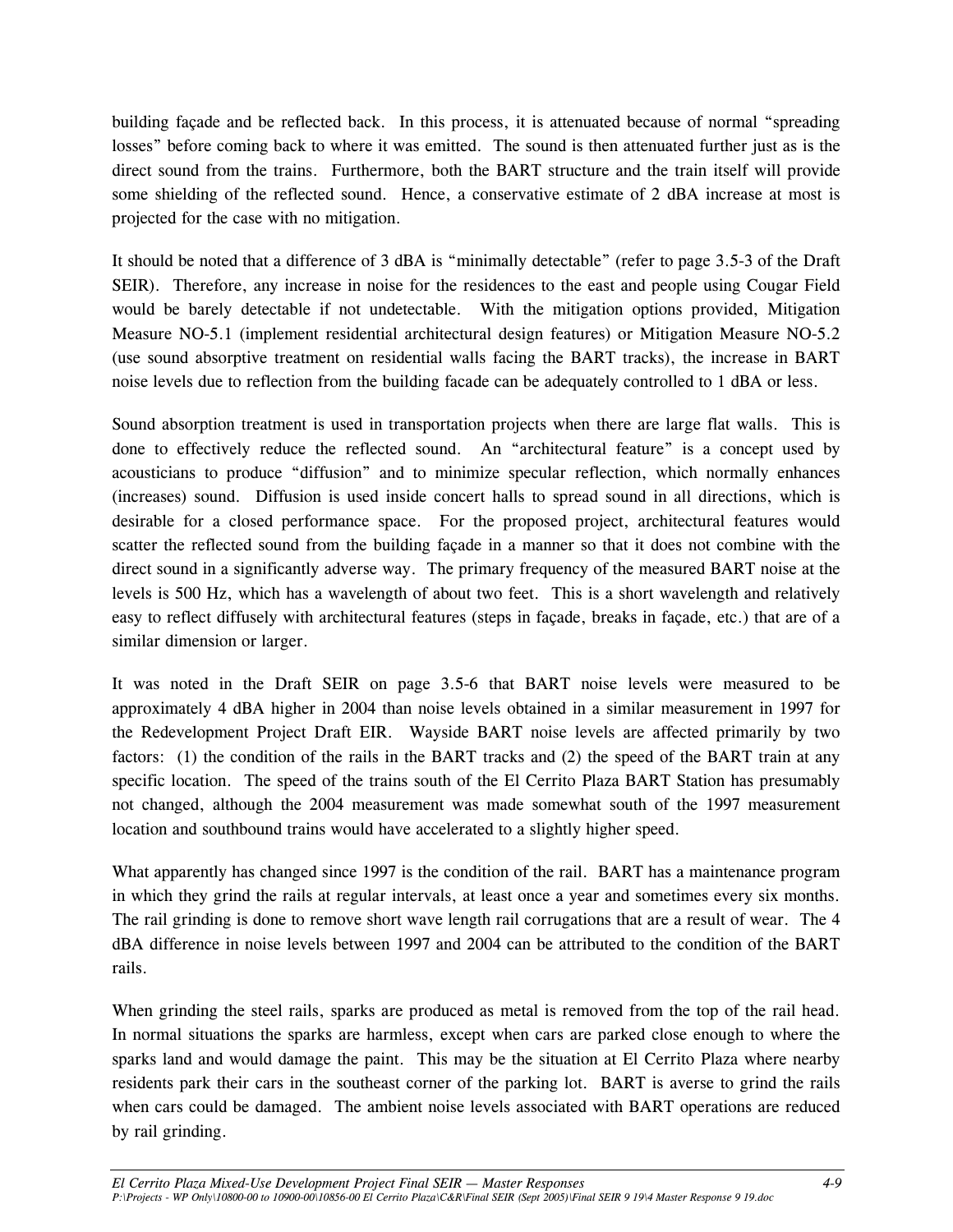The project has no control over BART's rail grinding program; however, construction of the residential building would eliminate this area of parking and allow BART to grind the rails in this segment of track. Consequently, the elevated ambient noise levels would be expected to be reduced once BART resumes its rail maintenance program.

Some commentors suggested that an appropriate mitigation would be the construction of sound walls on the BART aerial structure. While this measure would be effective, the project applicant would have no authority to cause this measure to be implemented; changes to the aerial structure are solely within BART's discretion. However, any increase in noise levels associated with reflected noise, with mitigation applied to the eastern building facade, would be substantially less than that associated with normal variation in BART noise over time due to normal changes in rail conditions, and, on average, the noise levels would be less, because BART can grind the rails on a more regular basis.

Increased BART noise (1 dBA or less) due to reflection from the eastern building facade, with mitigation, would be undetectable and would not make it significantly harder for announcers at Cougar Field to be heard, nor would teachers at Albany Middle School notice a difference, nor would the teen center or joggers using Cougar Field suffer. A 1 dBA or lesser increase in BART noise due to reflection from the proposed multi-family residential project (of the Residential Only Alternative), would not threaten the mental and physical development of the Albany Middle School students any more than the existing condition does.

The users of Ohlone Greenway would be no more affected by reflected BART noise, and less so with the mitigation provided, than when they are opposite the apartment building adjacent to the southeast corner of the Plaza. There is no evidence that this situation presents a significant impact.

The adequacy of the design of the multi-family building eastern façade to minimize reflected sound should be reviewed during the project design review phase by the City at the same time adequacy of the exterior to interior noise reduction is reviewed (see Mitigation Measure NO-4.1 beginning on page 3.5-12). An acoustical consultant will be required to provide recommendations for both issues and it would be appropriate for the City to review and approve the design at that time.

#### **BART Train Noise inside New Multi-family Residences**

-

Ambient 24-hour noise conditions at the project site exceed the "conditionally acceptable" 80 dBA L<sub>dn</sub> or  $CNEL<sup>2</sup>$  noise level for residential uses in the City of El Cerrito's General Plan Noise Element. However, the noise level of 82 dBA L<sub>dn</sub> for the project site, as presented in the Draft SEIR, is an existing condition and all other adjacent residential and sensitive uses are exposed to this level of noise currently, irrespective of project implementation. CEQA does not require a project sponsor to mitigate

<sup>2</sup> Ldn, the day-night average noise level, is a 24-hour average Leq with a 10 dBA "penalty" added to noise during the hours of 10:00 pm to 7:00 am to account for the greater nocturnal noise sensitivity of people. CNEL, community noise exposure level, is a 24-hour average with a 5 dBA penalty added to noise during the evening from 7:00 pm to 10:00 pm and a 10 dBA penalty added during the nighttime from 10:00 pm to 7:00 am. The CNEL is very similar to the L<sub>dn</sub>, with the CNEL about 0.2 to 1 decibel greater than the L<sub>dn</sub>.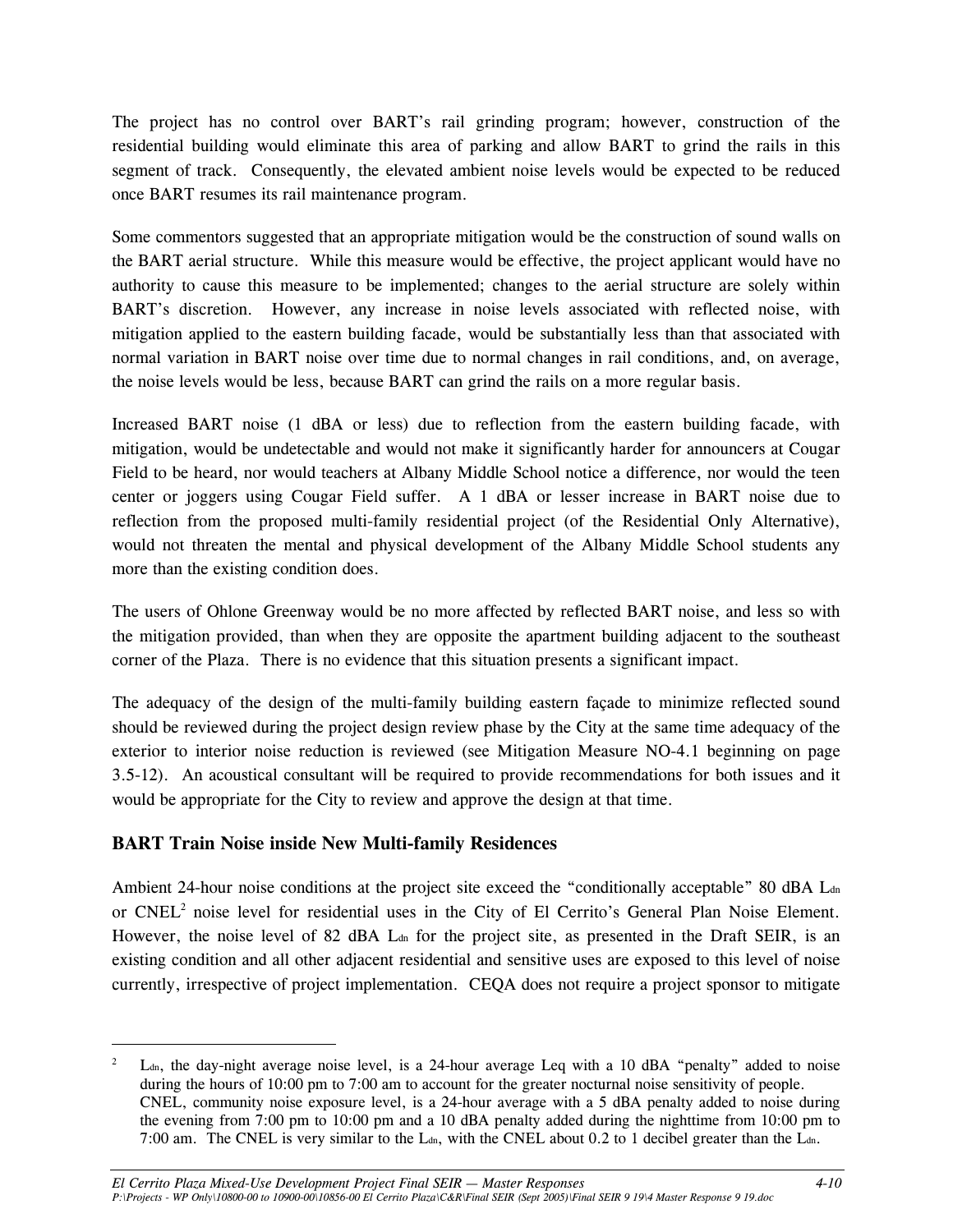an existing problem. If the proposed project were to exacerbate an already unacceptable level, then mitigation may be warranted. As reported in the Draft SEIR on page 4-9, noise impacts of the Residential Only Alternative would be similar to or less than those identified for the proposed project, and these impacts can be mitigated to less than significant.

Aside from changes in the ambient noise environment, there is the question whether residential development should be allowed at the site given that the noise levels are considered unacceptable for residents. This determination lies with the City decision makers. The Draft SEIR explains that the current noise level is 82 dBA L<sub>dn</sub> which exceeds the conditionally accepted noise conditions for residential uses. However, the Draft SEIR also describes the California Administrative Code Title 24, Part 2, Noise Insulation Standards, which require that if multi-family dwellings are located where the CNEL is greater than 60 dBA  $L_{dn}$  or CNEL, it is necessary to prepare an acoustical analysis to demonstrate that the proposed design will limit interior noise to less than  $45$  dBA L<sub>dn</sub> or CNEL. Implementation of Mitigation Measure NO-2.1 would reduce this impact to a less-than-significant level for the Residential Only Alternative.

Although 82 L<sub>dn</sub> is a high noise level for residential land use, high noise level situations are encountered at other locations along BART tracks with residences in close proximity (e.g., apartments near Del Norte BART Station and in Pleasant Hill), and in San Francisco next to I-80 (e.g., The Clock Tower adjacent to the eastbound approach to the Bay Bridge). Although more expensive to mitigate, it is possible to implement adequate exterior-to-interior noise isolation, that will achieve  $45$  L<sub>dn</sub>. The most important noise control elements in the building shell are the windows. Windows are available that reduce noise substantially, especially at the higher frequencies evident in the BART noise spectrum measured at the project site. The specific window design and the adequacy of the exterior shell of the building façade would be reviewed by the City during the design phase.

#### **Street Traffic Noise**

The increase in noise in the surrounding residential areas due to changes in traffic patterns are indicated to be less than significant. Without the BART parking structure, the changes in traffic noise would be even less.

#### **Master Response 4: Air Quality Concerns**

The issue of air quality impacts and consequent public health effects was a major concern among commentors of the Draft SEIR. The following discussion is intended to clarify and expand upon the analysis in Chapter 3.6, Air Quality, of the SEIR. This master response discusses the following topics**:**

- Construction emissions (including particulate matter and construction exhaust emissions); and
- Operational emissions as a result of the project
	- PM10 and asthma
	- PM<sub>10</sub> and cancer risk
	- SEIR analysis of project-related emissions.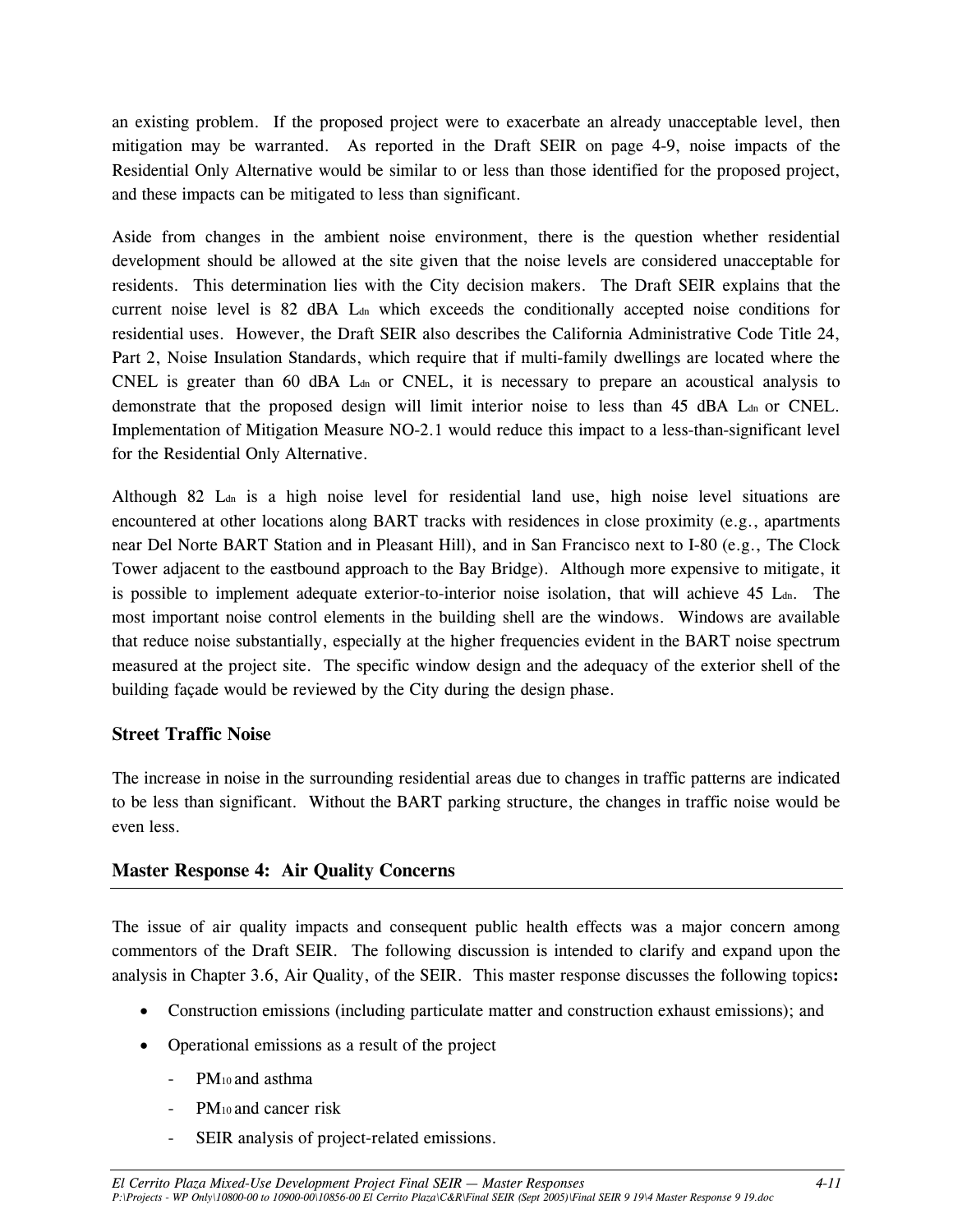#### **Construction Emissions**

**Potential Impacts.** Project construction would occur over a course of approximately 20 months. Activities such as site grading, installation of utilities, and construction of the basic circulation system, construction of the new buildings, the daylighting and restoration of Cerrito Creek, and the installation of landscaping and site design features would involve truck traffic and construction equipment that generate local air emissions. Specifically, the Draft SEIR on page 3.6-10 explains that "Heavy construction activity on dry soil exposed during construction phases could cause emissions of dust (usually monitored as  $PM_{10}$ ). ROGs [reactive organic gases], NO<sub>x</sub> [nitrogen oxides], CO, and additional particulate matter emissions also would be created from the combustion of diesel fuel by heavy equipment and construction worker vehicles."

**EIR Impact Analysis Methodology.** The methodology used in the EIR to identify the amount and significance of these emissions follows the Bay Area Air Quality Management District (BAAQMD) CEQA Guidelines for Evaluating Construction Emissions. The Guidelines note that PM10 is the pollutant of greatest concern, potentially leading to adverse health effects as well as nuisance concerns such as reduced visibility and soiling of exposed surfaces. Notably, the Guidelines do not recommend use of air quality models to quantify emissions during construction; rather, the District's approach is to "emphasize effective and comprehensive control measures."3 The Guidelines identify a set of PM10 control measures that should be implemented at all construction sites and state that "The determination of significance with respect to construction emissions should be based on a consideration of the control measures to be implemented."

In accordance with the BAAQMD CEQA Guidelines, the construction-period air quality analysis in the Draft SEIR does not quantify emissions. The Draft SEIR acknowledges that in the absence of feasible control measures, particulate emissions would be potentially significant (see Impact AQ-1, pages 3.6-12 to 3.6-14) and would affect sensitive land uses in the project vicinity, including adjacent residential uses and Cougar Field.

To reduce these emissions and, hence, the potential impacts to surrounding uses, the Draft SEIR proposes the control measures identified by the BAAQMD. Specifically, pages 3.6-10 and 3.6-11 of the Draft SEIR include the BAAQMD comprehensive list of "Basic Control Measures," "Enhanced Control Measures," and "Equipment Exhaust Control Measures," taken directly from Table 2 and from Chapter 4.2, "Mitigating Construction Impacts" of the BAAQMD CEQA Guidelines, as proposed mitigation measures for construction emissions of PM10 and construction equipment exhaust. The Draft SEIR concludes that with implementation of these mitigation measures in accordance with City practice and BAAQMD standard mitigation requirements, project construction-related air quality impacts would be reduced to a less-than-significant level.

<sup>3</sup> BAAQMD, *BAAQMD CEQA Guidelines,* December 1999, page 13.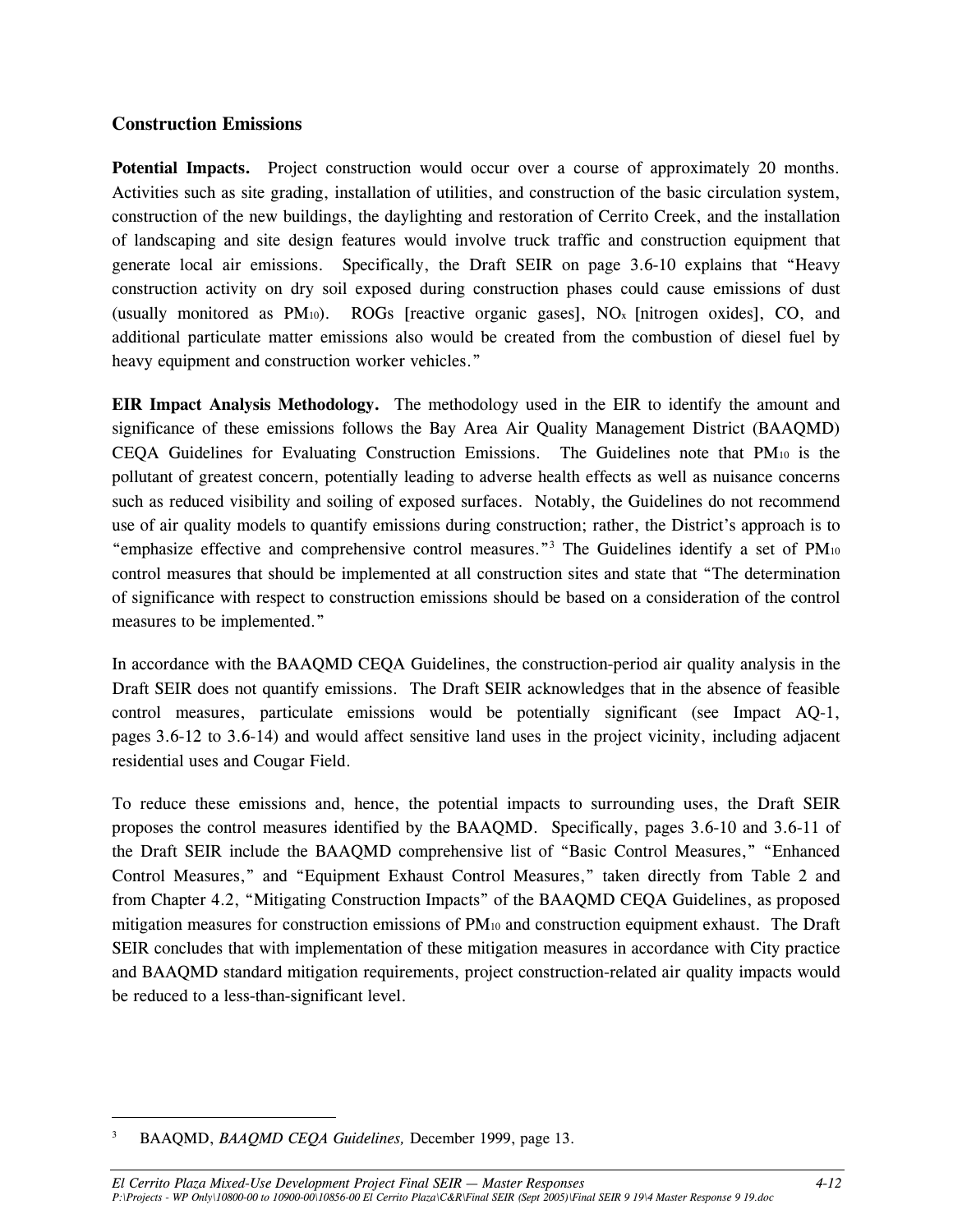#### **Operational Emissions**

The State has adopted various regulations that would reduce diesel emissions in the overall fleet of diesel-fueled vehicles. These regulations include new diesel fuel and emissions standards, and inspection and maintenance requirements. In addition, the California Air Resources Board (CARB) is expected to establish a protocol for modeling the associated risk of placing people near roadways with diesel vehicles sometime in the future, but has not yet done so.

**PM<sub>10</sub> and Asthma.** In October 2000, CARB prepared a report on the potential cancer risks associated with activities exposed to diesel-fueled engines entitled, "Risk Characterization Scenarios." According to this report, "many factors greatly influence the determination of whether a diesel PM emitting activity or operation poses a significant health risk, such as size of an operation, the frequency of activity, the age of vehicles, and the location of sensitive receptors in relation to the diesel PM emitting sources." The report continues, "Other critical factors are the air dispersion model used to characterize the risk, emission factors, meteorological data, and modeling configuration such as area source, point source, and volume source."

Commentors on the Draft SEIR expressed concern about the susceptibility of adjacent residents and children and other users of Cougar Field to asthma as a result of diesel particulate emissions (from both construction and operational emissions). According to CARB:

Asthma is a serious chronic lung disease that appears to be on the rise in California, the United States and many other countries around the world. The prevalence of asthma in the U.S. has increased by more than 75 percent since 1980; children and certain racial groups, especially African Americans, have experienced relatively greater increases in asthma prevalence. An estimated 11.9 percent of Californians - 3.9 million children and adults - report that they have been diagnosed with asthma at some point in their lives, compared to the national average of 10.1 percent. Nearly 667,000 school-aged children in California have experienced asthma symptoms during the past 12 months. Asthma causes breathing problems due to a narrowing of the airways causing the lungs to get less air. Attacks are characterized by a tight feeling in the chest, coughing and wheezing. $4$ 

Regarding the relationship between asthma and air pollution, CARB concludes "Air pollution plays a well-documented role in asthma attacks, however, the role air pollution plays in initiating asthma is still under investigation and may involve a very complex set of interactions between indoor and outdoor environmental conditions and genetic susceptibility." Many studies have been undertaken by various agencies in order to determine if there is a causal relationship between diesel particulate emissions and asthma. According to the West Oakland Environmental Indicators Report, *Reducing Diesel Pollution in West Oakland*, "Recent studies have shown that diesel exhaust cannot only make asthma worse, but

<sup>4</sup> http://www.arb.ca.gov/research/asthma/asthma.htm, accessed December 3, 2004.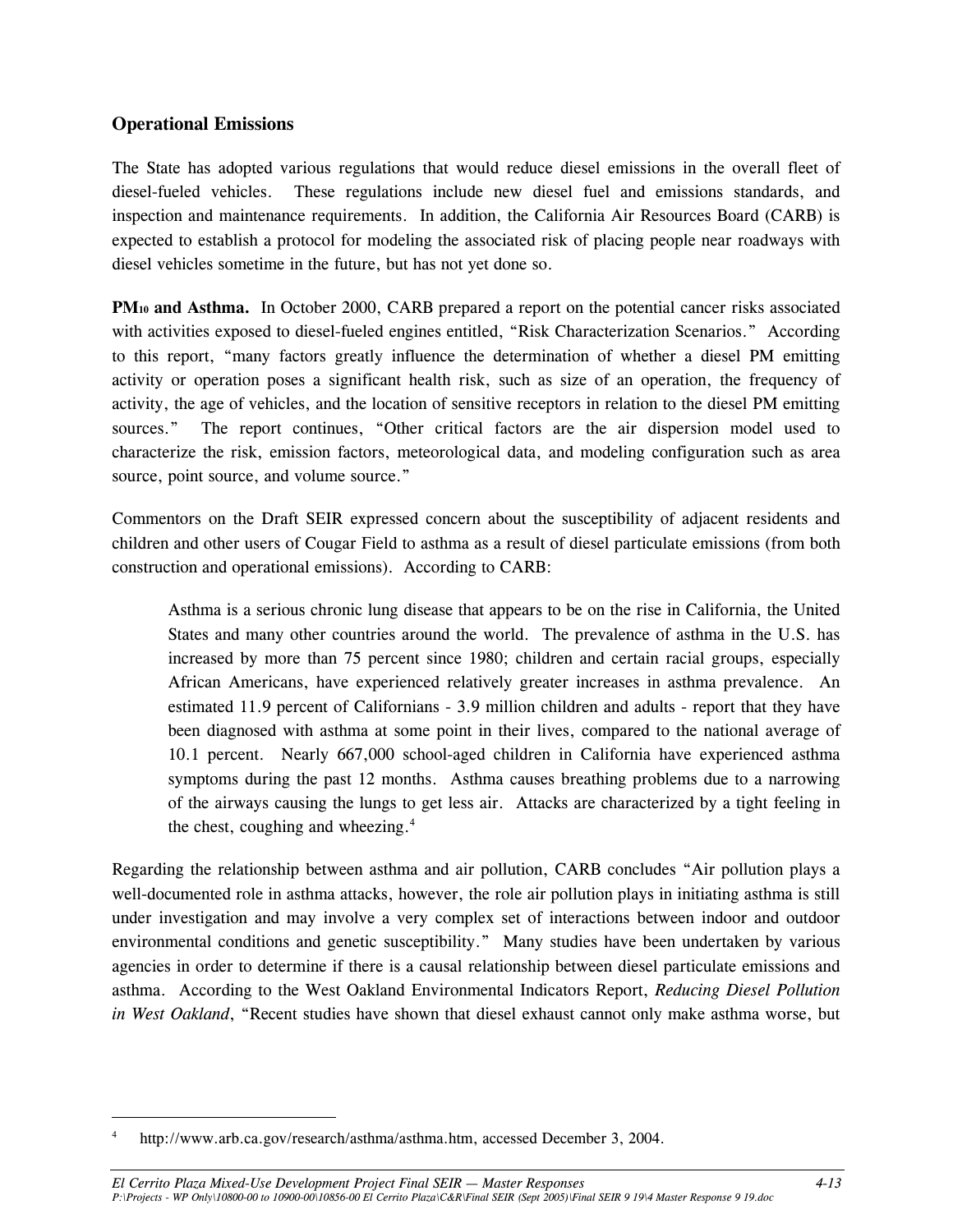may actually cause asthma."<sup>5</sup> Many studies suggest that PM<sub>10</sub> exposure is associated with asthma symptoms.<sup>6</sup> However, the preliminary findings of the Fresno Asthmatic Children's Environment Study (F.A.C.E.S.), which focused on the acute and chronic health effects of particulate matter by studying the relative risks for nitrogen dioxide (NO<sub>2</sub>), ozone (O<sub>3</sub>), and PM<sub>2.5</sub>, indicated that "PM<sub>2.5</sub> associations" were the smallest in the analysis," and that "relative risks were generally higher for  $O_3$  and  $NO_2$ ."

Another study, *Evaluation of the Health Impacts of Toxic Air Pollutants in a Southern California Community* conducted by Epidemiology Division, Department of Medicine of the University of California at Irvine, reports "Although deficits in peak expiratory flows of the lungs were found in relation to increases in some air pollutants, most findings were not statistically significant."<sup>8</sup> The study concludes "Results suggest that more work is needed on potentially causal air toxics in the pollutant mix from both traffic and industrial sources."<sup>9</sup> The Irvine study also mentions several other epidemiological studies that were recently completed regarding children and asthma symptoms associated with specific air toxics, including studies completed in Northern Ireland in 2001, Norway in 2000, and London in 2000. The Irvine report finds that "These studies suggest that the lung may be responding to a large number of compounds, and the attributing effects to any one agent ignores the importance of the mixture. $"^{10}$ 

In light of these studies, the U.S. Environmental Protection Agency has not issued an official position on the link between asthma and PM10 emissions. In its comprehensive final Health Assessment Document for Diesel Engine Exhaust, the U.S. Environmental Protection Agency states that effects from diesel emissions may include exacerbation of existing allergies and asthma symptoms, but the nature and extent of these symptoms are highly variable across the population.<sup>11</sup> Although a correlation may exist between particulate emissions and asthma, based on the information now available, a causal relationship has not yet been established and research continues to be conducted on the subject. Thus, there is no scientific basis for any determination that emissions from project construction and traffic would have an effect on the incidence of asthma on nearby receptors. Even though a causal relationship has not been proven, construction-related emissions of PM10 and construction exhaust would be mitigated through implementation of the control measures identified in Mitigation Measure AQ-1.1 and AQ-1.2, beginning on page 3.6-10 of the Draft SEIR. Because of the uncertainty over

 $\overline{a}$ 

<sup>5</sup> West Oakland Environmental Indicators Report, *Reducing Diesel Pollution in West Oakland,* November 2003, page 2. 6 *Housing, Asthma and Health*, a presentation by Eric Roberts, MD, PhD from Community Action to Fight

Asthma, June 10, 2004. 7

U.C. Berkeley, California Department of Public Health, Sonoma Technology, and California Air Resources Board, *Fresno Asthmatic Children's Environment Study (F.A.C.E.S.)*, 2002, page 195.

Epidemiology Division, Department of Medicine, University of California, Irvine, *Evaluation of the Health Impacts of Toxic Air Pollutants in a Southern California Community, 2002, page xx.* 

Epidemiology Division, Department of Medicine, University of California, Irvine, *Evaluation of the Health* 

*Impacts of Toxic Air Pollutants in a Southern California Community, page xviii.*<br>10 Epidemiology Division, Department of Medicine, University of California, Irvine, Evaluation of the Health

Impacts of Toxic Air Pollutants in a Southern California Community, page 128.<br><sup>11</sup> U.S. Environmental Protection Agency, Office of Research and Development's National Center for Environmental Assessment, Health Assessment Document for Diesel Engine Exhaust, EPA/600/8-90/057F, May 2002.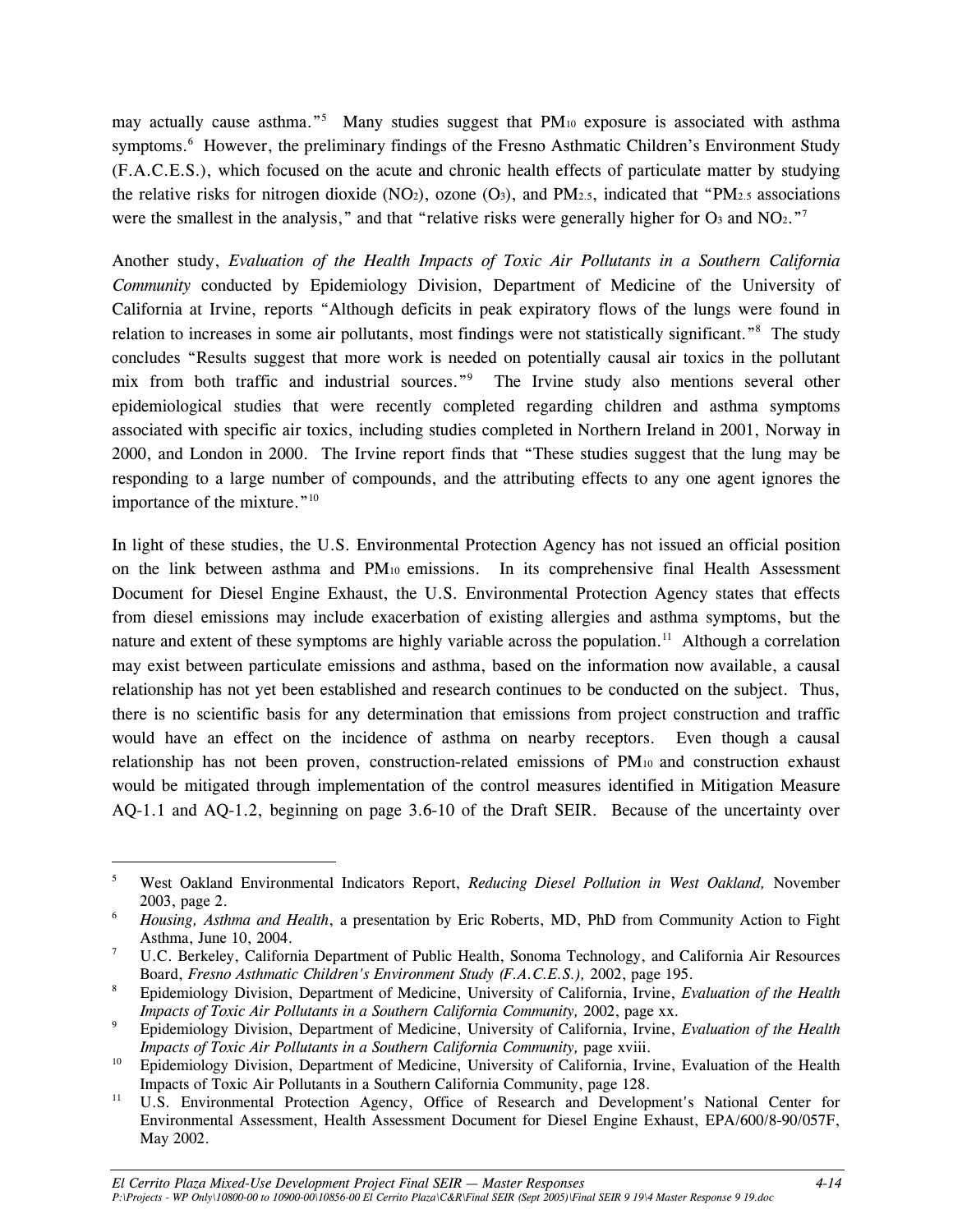whether particulate emissions cause asthma and because mitigation measures would reduce PM<sub>10</sub> and construction exhaust emissions, the project's effect on asthma would be considered to be less than significant.

**Background Cancer Risk.**Because there is no scientific basis for determining the likelihood of a causal link between diesel particulate emissions and asthma, the BAAQMD does not suggest evaluating asthma incidence.<sup>12</sup> Instead, the BAAQMD suggests that long-term health effects, as measured by effects such as cancer risk, be considered.The potential cancer risk associated with diesel particulate emissions has been studied by CARB. Cancer risk is the probability that a person would develop cancer after being exposed to diesel exhaust of a certain concentration. Cancer risk estimates for air toxic purposes are based on measured ambient air chemical concentrations and theoretical chemical cancer potency factors. Cancer risk is expressed as the upper-bound, increased likelihood of an individual developing cancer as a result of exposure to a particular chemical. For example, a cancer risk of "one-in-a-million" refers to an upper-bound increased chance of one individual developing cancer out of an exposed population of one million.

It is important to consider risk estimates in light of other "natural" cancer-causing agents. It is well known that humans are routinely exposed to many agents that contribute to a "background" cancer risk. Contributors to this background risk include lifestyle, hormonal, nutritional, bacterial, viral, and environmental factors. The background risk of eventually developing cancer for every American is four in ten. The background cancer incidence rates in California from 1995 to 1999 were 5.26 per thousand for males and 4.11 per thousand for females (or 5,260 and 4,110 per million, respectively). These measured cancer incidence rates include cancers from all source and environmental factors.

**Diesel Particulates and Cancer Risk.** On a statewide basis, the average potential cancer risk associated with existing background diesel emissions is over 500 potential cancer cases per million people. In addition to these general risks, diesel exhaust particulates can also present elevated localized or near-source exposures. Depending on the activity and nearness to receptors, these potential risks can range from small to 1,500 cancer cases per million or more people.<sup>13</sup> In a report published by the South Coast Air Quality Management District (*SCAQMD Multiple Air Toxics Exposure Study— MATES II* [Final Report], 1999), the cancer risk from ambient air was estimated to be 1,400 per million people. Approximately 90 percent of the cancer risk estimated by the SCAQMD is attributed to vehicle emissions (70 percent from diesel vehicles) and 10 percent to stationary sources (including industries and certain businesses such as dry cleaners and chrome plating operations). Finally, the U.S. Environmental Protection Agency in its assessment of diesel engine exhaust reports that epidemiological studies suggest that occupational exposures to diesel exhaust particulates from diesel

<sup>&</sup>lt;sup>12</sup> Telephone conversation with Suzanne Bourguignon, BAAQMD, December 1, 2004.<br><sup>13</sup> California Air Resources Board, Risk Reduction Plan to Reduce Particulate Matter Emissions from Diesel-Fueled Engines and Vehicles, October, 2000.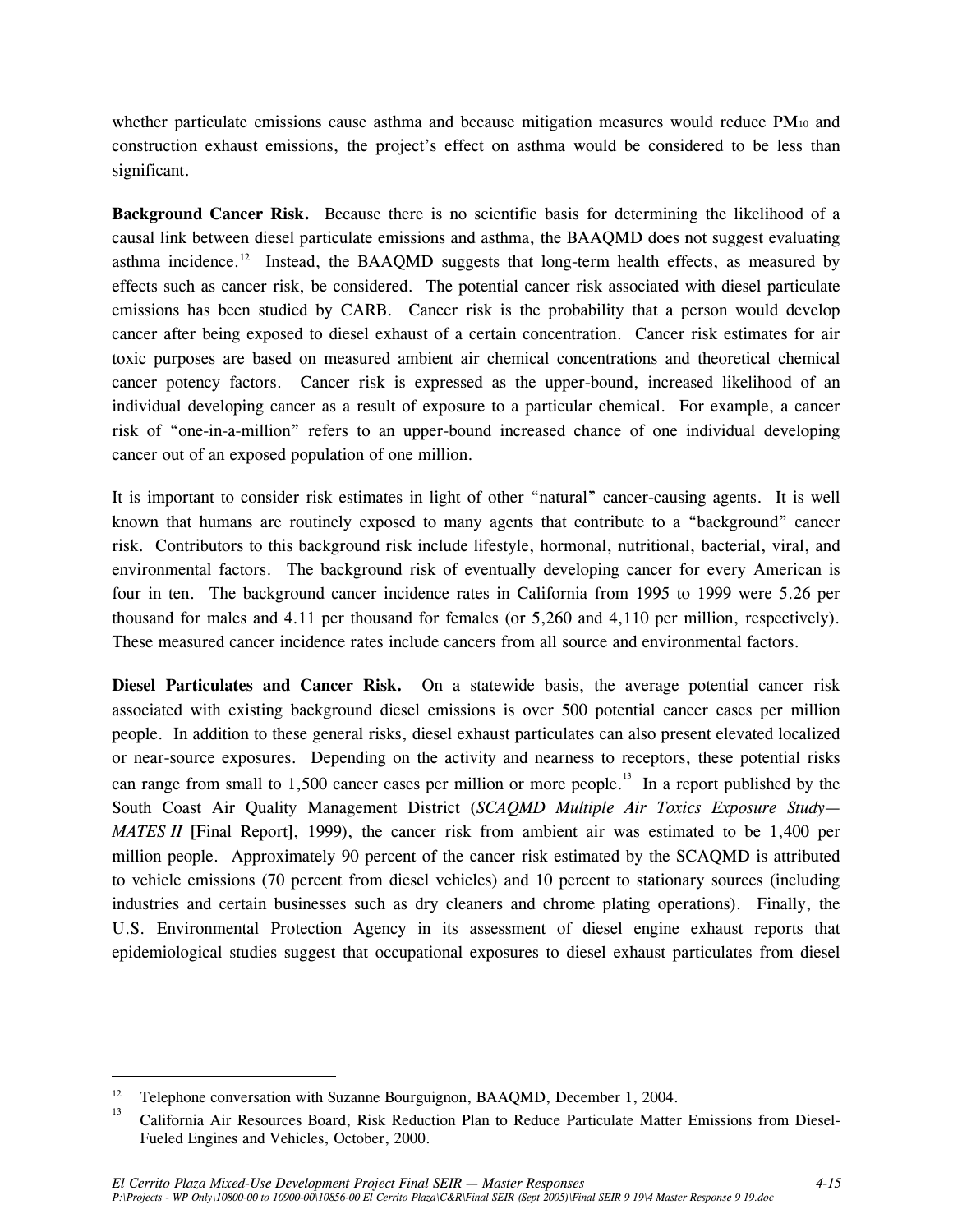engines built prior to the mid-1990s cause an increase in the risk of lung cancer, in the range of about 20-50 percent. $14$ 

Based on regional, state, and federal studies, there is a clear indication that diesel exhaust emissions result in a greater incidence of cancer cases. The question for scientists, regulatory agencies, and communities is what constitutes an acceptable level of exposure to diesel exhaust emissions, an issue that is discussed below.

**Significance Thresholds.** The U.S. federal regulatory agencies have typically adopted a "one-in-amillion" cancer risk as being of negligible concern in situations where large populations (e.g., 200 million people) are involuntarily exposed to suspected carcinogens. Other agencies recommend a range of standards when smaller populations are exposed (e.g., in occupational settings). For example, the theoretical cancer risk of up to 100 in a million has been considered acceptable. California regulations such as the Safe Drinking Water and Toxic Substances Control Act of 1986 (Proposition 65) and Air Toxics Hot Spots Act (AB 2588) cite a cancer risk of ten in a million as an acceptable risk in California. The BAAQMD CEQA Guidelines recommend the following threshold of significance: "Probability of contracting cancer for the Maximally Exposed Individual (MEI)<sup>15</sup> exceeds 10 in one million."<sup>16</sup> Notably, the U.S. Environmental Protection Agency's health assessment specifically of diesel engine exhaust concluded that no specific cancer unit risk estimate for diesel exhaust is recommended because the currently available data are considered unsuitable for a quantitative risk assessment.

**EIR Analysis of Project-Related Emissions.** Per the BAAQMD CEQA Guidelines, the Draft SEIR evaluates the PM10 mobile and stationary source emissions for the project using CARB's URBEMIS 2002 model. The original proposed project operations would generate 26.94 pounds of  $PM_{10}$  emissions per day from the 500-space Measure C BART parking garage, the 97 residential units, and child care facility. The Residential Only Alternative would further reduce those emissions because, as stated in the Alternatives Analysis section of the Draft SEIR, this alternative would reduce the daily number of vehicle trips by 1,549 trips. Vehicle emissions as a result of this alternative would be further reduced and also considered less than significant. This means that new and existing residents on and nearby the project site would not be exposed to significant PM10 emissions from project operations including traffic trips generated by the Residential Only Alternative.

The vehicle fleet associated with the project would consist mainly of automobiles used by residents and guests to the project site. These types of vehicles are mainly gasoline-fueled automobiles and light trucks that have little to no diesel exhaust emissions. The proposed use of the project site is not the type of facility such as a truck depot, bus terminal, or distribution center whose vehicle fleet consists

<sup>&</sup>lt;sup>14</sup> U.S. Environmental Protection Agency, Office of Research and Development's National Center for Environmental Assessment, Health Assessment Document for Diesel Engine Exhaust, EPA/600/8-90/057F, May 2002.<br><sup>15</sup> A hypothetical off-site person, usually at or near the site boundary, who would receive the maximum

exposure from a facility's operations. 16 BAAQMD, *BAAQMD CEQA Guidelines*, December 1999, page 17.